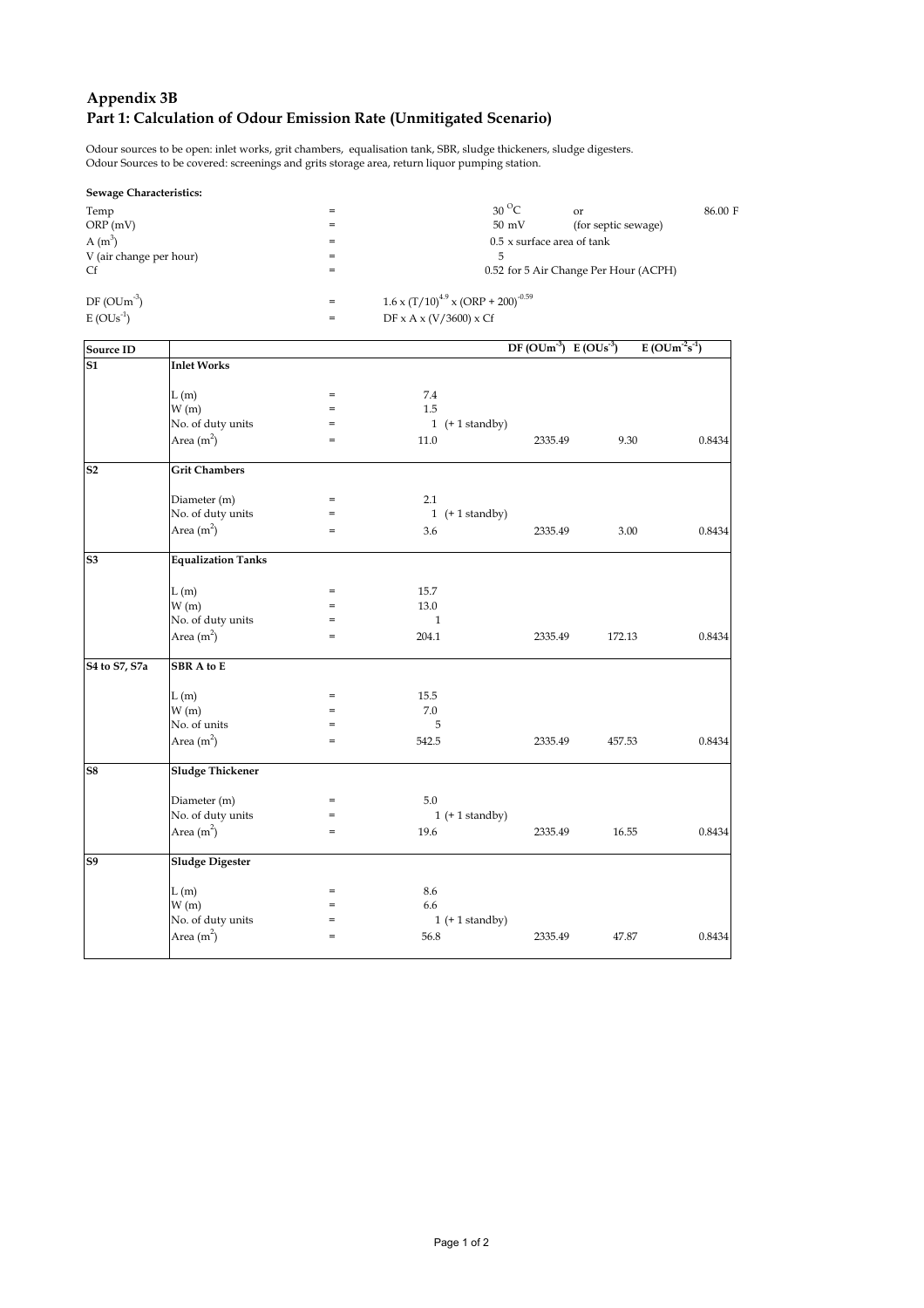| Source ID     |                                         |     |              | $DF(OUm^3) E(OUs^3)$ | $E(OUm-2s-1)$ |
|---------------|-----------------------------------------|-----|--------------|----------------------|---------------|
| <b>S10</b>    | Vent of Deodourisation Unit             |     |              |                      |               |
|               |                                         |     |              |                      |               |
|               | For screenings and grit storage area:   |     |              |                      |               |
|               | L(m)                                    | $=$ | 12.5         |                      |               |
|               | W(m)                                    | $=$ | 8.5          |                      |               |
|               | No. of duty units                       | $=$ | $\mathbf{1}$ |                      |               |
|               | Area $(m2)$                             | $=$ | 106.3        |                      |               |
|               | $A(m^3)$                                | $=$ | 53.1         |                      |               |
|               | V (ACPH)                                | $=$ | 5            |                      |               |
|               | Air flow rate (m3/hr)                   | $=$ | 265.6        | 2335.49              | 89.61         |
|               | <b>Return Liquor Pumping Station</b>    |     |              |                      |               |
|               | L(m)                                    | $=$ | 4.70         |                      |               |
|               | W(m)                                    | $=$ | 3.0          |                      |               |
|               | No. of duty units                       | $=$ | $\mathbf{1}$ |                      |               |
|               | Area $(m2)$                             | $=$ | 14.1         |                      |               |
|               | $A(m^3)$                                | $=$ | 7.1          |                      |               |
|               | V (ACPH)                                | $=$ | 5            |                      |               |
|               | Air flow rate (m3/hr)                   | $=$ | 35.3         | 2335.49              | 11.89         |
|               | For Emission from Deodourisation Units: |     |              |                      |               |
|               |                                         |     |              |                      |               |
| Inlet         | Total $E(OUs^{-1})$                     | $=$ |              |                      | 101.50        |
|               | $DF(OUm-3)$                             | $=$ |              |                      | 2335.49       |
|               | H2S conc. (ppm)                         | $=$ |              |                      | 1.17          |
| Outlet        | Total $E(OUs^{-1})$                     | $=$ |              |                      | 0.51          |
| (assume 99.5% | $DF(OUm^{-3})$                          | $=$ |              |                      | 11.68         |
|               | removal efficienc H2S conc. (ppm)       | $=$ |              |                      | 0.0058        |
|               | Total air flow rate (m3/hr)             | $=$ |              |                      | 300.9         |
|               | Dia of pipe (m)                         | $=$ |              |                      | 0.30          |
|               | Pipe area (m2)                          | $=$ |              |                      | 0.07          |
|               | Exit velocity (m/s)                     | $=$ |              |                      | 1.18          |

| lP1            | Peng Chau Sewage Pumping Station<br>(Provided by DSD) |     |     |                  |  |  |  |
|----------------|-------------------------------------------------------|-----|-----|------------------|--|--|--|
| Inlet          | $H2S$ conc. (ppm)                                     | $=$ |     | 5.00             |  |  |  |
|                | $DF(OUm^3)$                                           | $=$ |     | 10000            |  |  |  |
| Outlet         | H2S conc. (ppm)                                       | $=$ |     | 0.025            |  |  |  |
| (99.5% removal | $DF(OUm^3)$                                           | $=$ |     | 50               |  |  |  |
| efficiency)    | Vent pipe dimensions (m)                              |     | $=$ | $0.6 \times 0.6$ |  |  |  |
|                | Vent pipe area $(m2)$                                 |     | $=$ | 0.36             |  |  |  |
|                | Air flow rate $(m^3/h)$                               |     | $=$ | 1505             |  |  |  |
|                | Total Outlet E $(OUs-1)$                              |     | $=$ | 20.90            |  |  |  |
|                | Exit velocity $(m/s)$                                 |     | $=$ | 1.16             |  |  |  |
|                | Exit height (m)                                       |     | $=$ | 3.00             |  |  |  |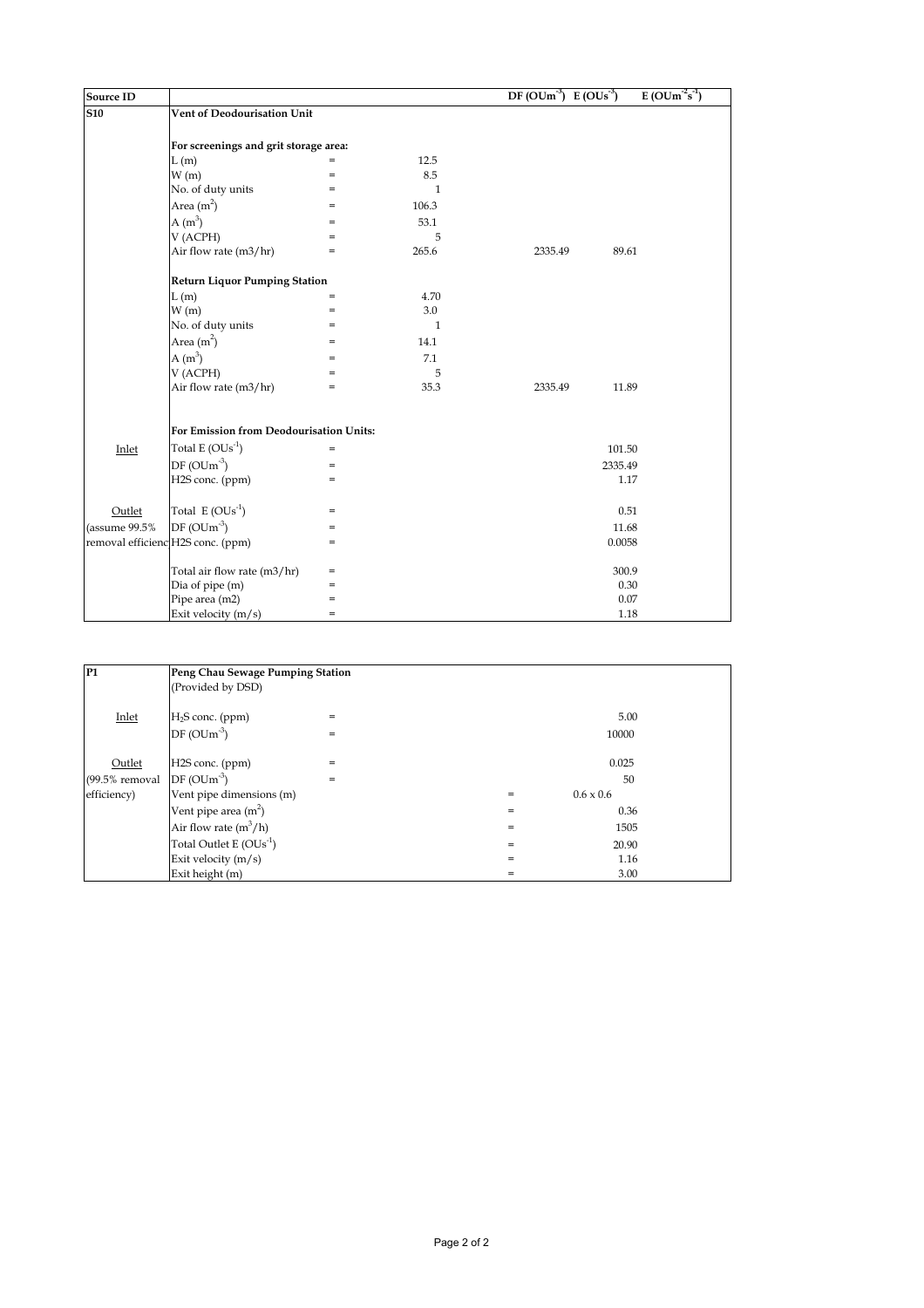## **Appendix 3B Part 2: Calculation of Odour Emission Rate (Mitigated Scenario)**

Odour sources to be covered: inlet works, grit chambers, equalisation tank, SBR, sludge thickeners, sludge digesters, screenings and grits storage area, return liquor pumping station.

| Sewage Characteristics: |     |                                                      |                                       |         |
|-------------------------|-----|------------------------------------------------------|---------------------------------------|---------|
| Temp                    | $=$ | $30^{\circ}$ C                                       | $\alpha$ r                            | 86.00 F |
| ORP(mV)                 | $=$ | $50 \text{ mV}$                                      | (for septic sewage)                   |         |
| $A(m^3)$                | $=$ | $0.50$ x surface area of tank                        |                                       |         |
| V (air change per hour) | $=$ | 5                                                    |                                       |         |
| Cf                      | $=$ |                                                      | 0.52 for 5 Air Change Per Hour (ACPH) |         |
| $DF(OUm^3)$             | $=$ | $1.6 \times (T/10)^{4.9} \times (ORP + 200)^{-0.59}$ |                                       |         |
| $E(OUs-1)$              | $=$ | DF x A x $(V/3600)$ x Cf                             |                                       |         |

| Source ID       |                             |                                   |                       | $DF(OUm-3)$ $E(OUs-3)$                   | $E (OUm-2s-1)$ |
|-----------------|-----------------------------|-----------------------------------|-----------------------|------------------------------------------|----------------|
| SM <sub>1</sub> | Vent of Deodourisation Unit |                                   |                       |                                          |                |
|                 |                             |                                   |                       |                                          |                |
|                 | For inlet works:            |                                   |                       |                                          |                |
|                 | L(m)                        | $=$                               | 7.4                   |                                          |                |
|                 | W(m)                        | $=$                               | 1.5                   |                                          |                |
|                 | No. of duty units           | $=$                               | $1 (+ 1 standard by)$ |                                          |                |
|                 | Area $(m2)$                 | $=$                               | 11.0                  |                                          |                |
|                 | $A(m^3)$                    | $=$                               | 5.5                   |                                          |                |
|                 | V (ACPH)                    | $=$                               | 5.0                   |                                          |                |
|                 | Air flow rate (m3/hr)       | $=$                               | 27.6                  | 2335.49                                  | 9.30           |
|                 |                             |                                   |                       |                                          |                |
|                 | <b>For Grit Chambers:</b>   |                                   |                       |                                          |                |
|                 | Diameter (m)                | $=$                               | 2.1                   |                                          |                |
|                 | No. of duty units           | $=$                               | 1 $(+ 1$ standby)     |                                          |                |
|                 | Total Area $(m2)$           | $=$                               | 3.6                   |                                          |                |
|                 | $A(m^3)$                    | $=$                               | 1.8                   |                                          |                |
|                 | V (ACPH)                    | $=$                               | 5.0                   |                                          |                |
|                 | Air flow rate (m3/hr)       | $=$                               | 8.9                   | 2335.49                                  | 3.00           |
|                 |                             |                                   |                       |                                          |                |
|                 | For equalisation tank:      |                                   |                       |                                          |                |
|                 | L(m)                        | $\quad =$                         | 15.7                  |                                          |                |
|                 | W(m)                        | $=$                               | 13.0                  |                                          |                |
|                 | No. of duty units           | $=$                               | $\mathbf{1}$          |                                          |                |
|                 | Area $(m2)$                 | $=$                               | 204.1                 |                                          |                |
|                 | $A(m^3)$                    | $=$                               | 102                   |                                          |                |
|                 | V (ACPH)                    | $=$                               | 5                     |                                          |                |
|                 | Air flow rate (m3/hr)       | $\quad =$                         | 510.3                 | 2335.49                                  | 172.13         |
|                 |                             |                                   |                       |                                          |                |
|                 | For SBR:                    |                                   |                       |                                          |                |
|                 | L(m)                        | $\quad = \quad$                   | 15.5                  |                                          |                |
|                 | W(m)                        | $=$                               | 7.0                   |                                          |                |
|                 | No. of duty units           | $=$                               |                       | 5 (one of which is for future expansion) |                |
|                 | Total Area $(m2)$           | $=$                               | 542.5                 |                                          |                |
|                 | $A(m^3)$                    | $=$                               | 271                   |                                          |                |
|                 | V (ACPH)                    | $\quad = \quad$                   | 5                     |                                          |                |
|                 | Air flow rate (m3/hr)       | $=$                               | 1356.3                | 2335.49                                  | 457.53         |
|                 |                             |                                   |                       |                                          |                |
|                 | For sludge thickeners:      |                                   |                       |                                          |                |
|                 | Diameter (m)                | $\quad = \quad$                   | 5.0                   |                                          |                |
|                 | No. of duty units           | $=$                               | $1.0$ (+ 1 standby)   |                                          |                |
|                 | Total Area $(m2)$           | $=$                               | 19.6                  |                                          |                |
|                 | $A(m^3)$                    | $=$                               | 10                    |                                          |                |
|                 | V (ACPH)                    | $=$                               | 5                     |                                          |                |
|                 | Air flow rate (m3/hr)       | $\hspace{1.0cm} = \hspace{1.0cm}$ | 49.1                  | 2335.49                                  | 16.55          |
|                 |                             |                                   |                       |                                          |                |
|                 | For sludge digesters:       |                                   |                       |                                          |                |
|                 | L(m)                        | $=$                               | $8.6\,$               |                                          |                |
|                 | W(m)                        | $=$                               | 6.6                   |                                          |                |
|                 | No. of duty units           | $=$                               | $1 (+ 1 standard by)$ |                                          |                |
|                 | Area $(m2)$                 | $=$                               | 56.8                  |                                          |                |
|                 | A $(m^3)$                   | $=$                               | 28                    |                                          |                |
|                 | V (ACPH)                    |                                   |                       |                                          |                |
|                 | Air flow rate (m3/hr)       | $=$                               | 5<br>141.9            | 2335.49                                  | 47.87          |
|                 |                             |                                   |                       |                                          |                |
|                 |                             |                                   |                       |                                          |                |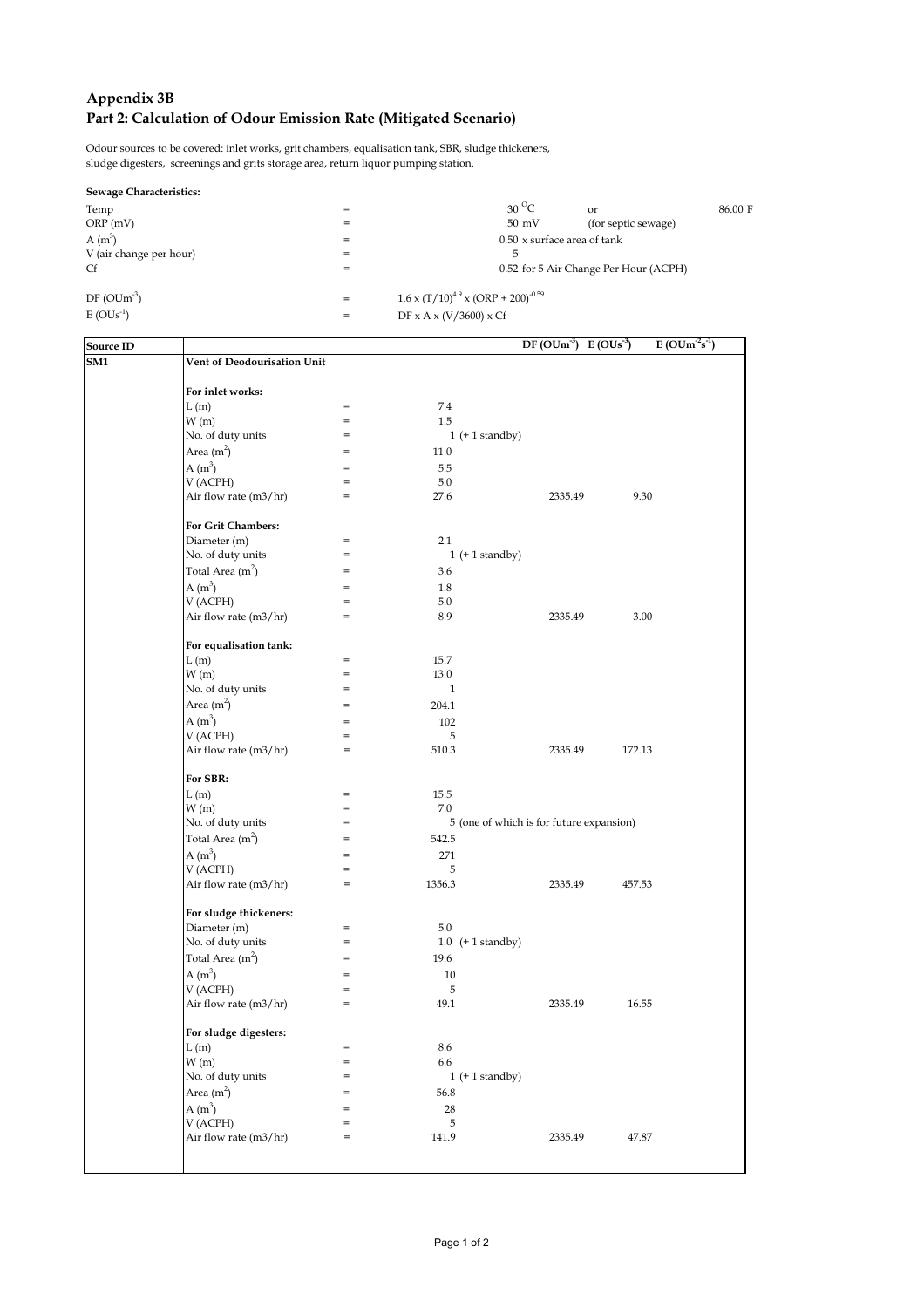| <b>Source ID</b>    |                                         |            |       | $DF(OUm-3)$ $E(OUs-3)$ |         | $E(OUm-2s-1)$ |
|---------------------|-----------------------------------------|------------|-------|------------------------|---------|---------------|
|                     | For screenings and grit storage area:   |            |       |                        |         |               |
|                     | L(m)                                    | $=$        | 12.5  |                        |         |               |
|                     | W(m)                                    | $=$        | 8.5   |                        |         |               |
|                     | No. of duty units                       | $=$        | 1     |                        |         |               |
|                     | Area $(m2)$                             | $=$        | 106.3 |                        |         |               |
|                     | A $(m^3)$                               | $=$        | 53    |                        |         |               |
|                     |                                         |            | 5     |                        |         |               |
|                     | V (ACPH)<br>Air flow rate (m3/hr)       | $=$<br>$=$ | 265.6 | 2335.49                | 89.61   |               |
|                     |                                         |            |       |                        |         |               |
|                     | <b>Return Liquor Pumping Station</b>    |            |       |                        |         |               |
|                     | L(m)                                    | $=$        | 4.70  |                        |         |               |
|                     | W(m)                                    | $=$        | 3.0   |                        |         |               |
|                     | No. of duty units                       | $=$        | 1     |                        |         |               |
|                     | Area $(m2)$                             | $=$        | 14.1  |                        |         |               |
|                     | $A(m^3)$                                | $=$        | 7.1   |                        |         |               |
|                     | V (ACPH)                                | $=$        | 5     |                        |         |               |
|                     | Air flow rate (m3/hr)                   | $=$        | 35.3  | 2335.49                | 11.89   |               |
|                     | For Emission from Deodourisation Units: |            |       |                        |         |               |
| Inlet               | Total E $(OUs^{-1})$                    | $=$        |       |                        | 807.88  |               |
|                     | $DF(OUm^{-3})$                          | $=$        |       |                        | 2335.49 |               |
|                     | H2S conc. (ppm)                         | $=$        |       |                        | 1.17    |               |
|                     |                                         |            |       |                        |         |               |
| Outlet              | Total $E(OUs^{-1})$                     | $=$        |       |                        | 4.04    |               |
| (assume 99.5%       | $DF(OUm^{-3})$                          | $=$        |       |                        | 11.68   |               |
| removal efficiency) | H2S conc. (ppm)                         | $=$        |       |                        | 0.0058  |               |
|                     | Total air flow rate (m3/hr)             | $=$        |       |                        | 2394.80 |               |
|                     | Dia of pipe (m)                         | $=$        |       |                        | 0.40    |               |
|                     | Pipe area (m2)                          | $=$        |       |                        | 0.13    |               |
|                     | Exit velocity (m/s)                     | $=$        |       |                        | 5.30    |               |
|                     |                                         |            |       |                        |         |               |

| P <sub>1</sub>   | Peng Chau Sewage Pumping Station |     |     |                  |  |
|------------------|----------------------------------|-----|-----|------------------|--|
|                  | (Provided by DSD)                |     |     |                  |  |
| Inlet            | H <sub>2</sub> S conc. (ppm)     | $=$ |     | 5.00             |  |
|                  | $DF(OUm-3)$                      | $=$ |     | 10000.00         |  |
| Outlet           | H2S conc. (ppm)                  | $=$ |     | 0.025            |  |
| $(99.5%$ removal | $DF(OUm-3)$                      | $=$ |     | 50.00            |  |
| efficiency)      | Vent pipe dimensions (m)         |     | $=$ | $0.6 \times 0.6$ |  |
|                  | Vent pipe area $(m2)$            |     | $=$ | 0.36             |  |
|                  | Air flow rate $(m^3/h)$          |     | $=$ | 1505.00          |  |
|                  | Total Outlet E $(OUs^{-1})$      |     | $=$ | 20.90            |  |
|                  | Exit velocity $(m/s)$            |     | $=$ | 1.16             |  |
|                  | Exit height (m)                  |     | $=$ | 3.00             |  |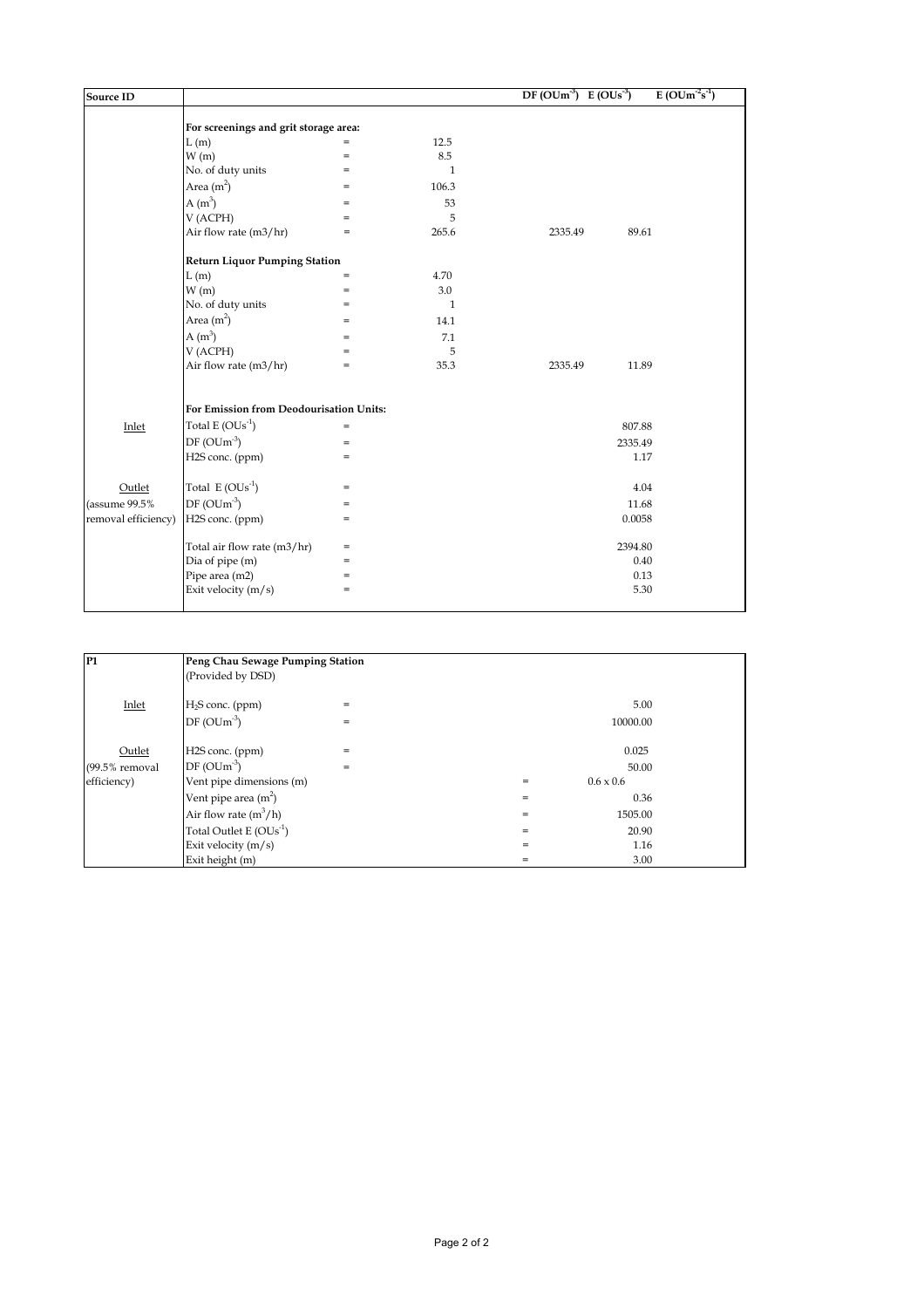## **Appendix 3B Part 3: Calculation of Odour Emission Rate (Unmitigated Scenario) (when Drying Bed is Used)**

Odour sources to be open: sludge drying Bed.

Odour sources to be covered: inlet works, grit chambers, equalisation tank, SBR, sludge thickeners, sludge digesters, screenings and grits storage area, return liquor pumping station.

|  | Sewage Characteristics: |
|--|-------------------------|
|--|-------------------------|

| <b><i>OCWAGE CHARGELISHES.</i></b> |     |                                                      |
|------------------------------------|-----|------------------------------------------------------|
| Temp                               | $=$ | $30^{\circ}$ C<br>86.00 F<br>$\alpha$ <sup>r</sup>   |
| ORP(mV)                            | $=$ | $50 \text{ mV}$<br>(for septic sewage)               |
| $A(m^3)$                           | $=$ | 0.50 x surface area of tank                          |
| V (air change per hour)            | $=$ | 5                                                    |
| Cf                                 | $=$ | 0.52 for 5 Air Change Per Hour (ACPH)                |
| $DF(OUm-3)$                        | $=$ | $1.6 \times (T/10)^{4.9} \times (ORP + 200)^{-0.59}$ |
| $E(OUs-1)$                         | $=$ | DF x A x $(V/3600)$ x Cf                             |
|                                    |     |                                                      |

| <b>Source ID</b> |                             |                   |                       | DF (OUm <sup>-3</sup> ) E (OUs <sup>-3</sup> ) | $E(OUm-2s-1)$ |  |
|------------------|-----------------------------|-------------------|-----------------------|------------------------------------------------|---------------|--|
| SM1              | Vent of Deodourisation Unit |                   |                       |                                                |               |  |
|                  |                             |                   |                       |                                                |               |  |
|                  | For inlet works:            |                   |                       |                                                |               |  |
|                  | L(m)                        | $=$               | 7.4                   |                                                |               |  |
|                  | W(m)                        | $=$               | 1.5                   |                                                |               |  |
|                  | No. of duty units           | $=$               | $1 (+ 1 standard by)$ |                                                |               |  |
|                  | Area $(m2)$                 | $=$               | 11.0                  |                                                |               |  |
|                  | A $(m^3)$                   | $=$               | 5.5                   |                                                |               |  |
|                  | V (ACPH)                    | $=$               | 5.0                   |                                                |               |  |
|                  | Air flow rate (m3/hr)       | $=$               | 27.6                  | 2335.49                                        | 9.30          |  |
|                  |                             |                   |                       |                                                |               |  |
|                  | For Grit Chambers:          |                   |                       |                                                |               |  |
|                  | Diameter (m)                | $=$               | 2.1                   |                                                |               |  |
|                  | No. of duty units           | $=$               | $1 (+ 1 standard by)$ |                                                |               |  |
|                  | Total Area $(m2)$           | $=$               | 3.6                   |                                                |               |  |
|                  | $A(m^3)$                    | $=$               | 1.8                   |                                                |               |  |
|                  | V (ACPH)                    | $=$               | 5.0                   |                                                |               |  |
|                  | Air flow rate (m3/hr)       | $=$               | 8.9                   | 2335.49                                        | 3.00          |  |
|                  |                             |                   |                       |                                                |               |  |
|                  | For equalisation tank:      |                   |                       |                                                |               |  |
|                  | L(m)                        | $=$               | 15.7                  |                                                |               |  |
|                  | W(m)                        | $=$               | 13.0                  |                                                |               |  |
|                  | No. of duty units           | $=$               | $\mathbf{1}$          |                                                |               |  |
|                  | Area $(m^2)$                | $=$               |                       |                                                |               |  |
|                  |                             |                   | 204.1                 |                                                |               |  |
|                  | $A(m^3)$                    | $=$               | 102                   |                                                |               |  |
|                  | V (ACPH)                    | $=$               | 5                     |                                                |               |  |
|                  | Air flow rate (m3/hr)       | $\qquad \qquad =$ | 510.3                 | 2335.49                                        | 172.13        |  |
|                  | For SBR:                    |                   |                       |                                                |               |  |
|                  |                             | $=$               |                       |                                                |               |  |
|                  | L(m)                        | $=$               | 15.5<br>7.0           |                                                |               |  |
|                  | W(m)                        | $=$               |                       | 5 (one of which is for future expansion)       |               |  |
|                  | No. of duty units           |                   |                       |                                                |               |  |
|                  | Total Area $(m2)$           | $=$               | 542.5                 |                                                |               |  |
|                  | $A(m^3)$                    | $=$               | 271                   |                                                |               |  |
|                  | V (ACPH)                    | $=$               | 5                     |                                                |               |  |
|                  | Air flow rate (m3/hr)       | $\quad =$         | 1356.3                | 2335.49                                        | 457.53        |  |
|                  |                             |                   |                       |                                                |               |  |
|                  | For sludge thickeners:      |                   |                       |                                                |               |  |
|                  | Diameter (m)                | $=$               | 5.0                   |                                                |               |  |
|                  | No. of duty units           | $=$               | $1.0$ (+ 1 standby)   |                                                |               |  |
|                  | Total Area $(m2)$           | $=$               | 19.6                  |                                                |               |  |
|                  | A $(m^3)$                   | $=$               | 10                    |                                                |               |  |
|                  | V (ACPH)                    | $=$               | 5                     |                                                |               |  |
|                  | Air flow rate (m3/hr)       | $=$               | 49.1                  | 2335.49                                        | 16.55         |  |
|                  |                             |                   |                       |                                                |               |  |
|                  | For sludge digesters:       |                   |                       |                                                |               |  |
|                  | L(m)                        | $=$               | 8.6                   |                                                |               |  |
|                  | W(m)                        |                   | 6.6                   |                                                |               |  |
|                  | No. of duty units           |                   | $1 (+ 1 standard by)$ |                                                |               |  |
|                  | Area $(m2)$                 |                   | 56.8                  |                                                |               |  |
|                  | $A(m^3)$                    | $=$               | 28                    |                                                |               |  |
|                  | V (ACPH)                    | $=$               | 5                     |                                                |               |  |
|                  | Air flow rate (m3/hr)       | $=$               | 141.9                 | 2335.49                                        | 47.87         |  |
|                  |                             |                   |                       |                                                |               |  |
|                  |                             |                   |                       |                                                |               |  |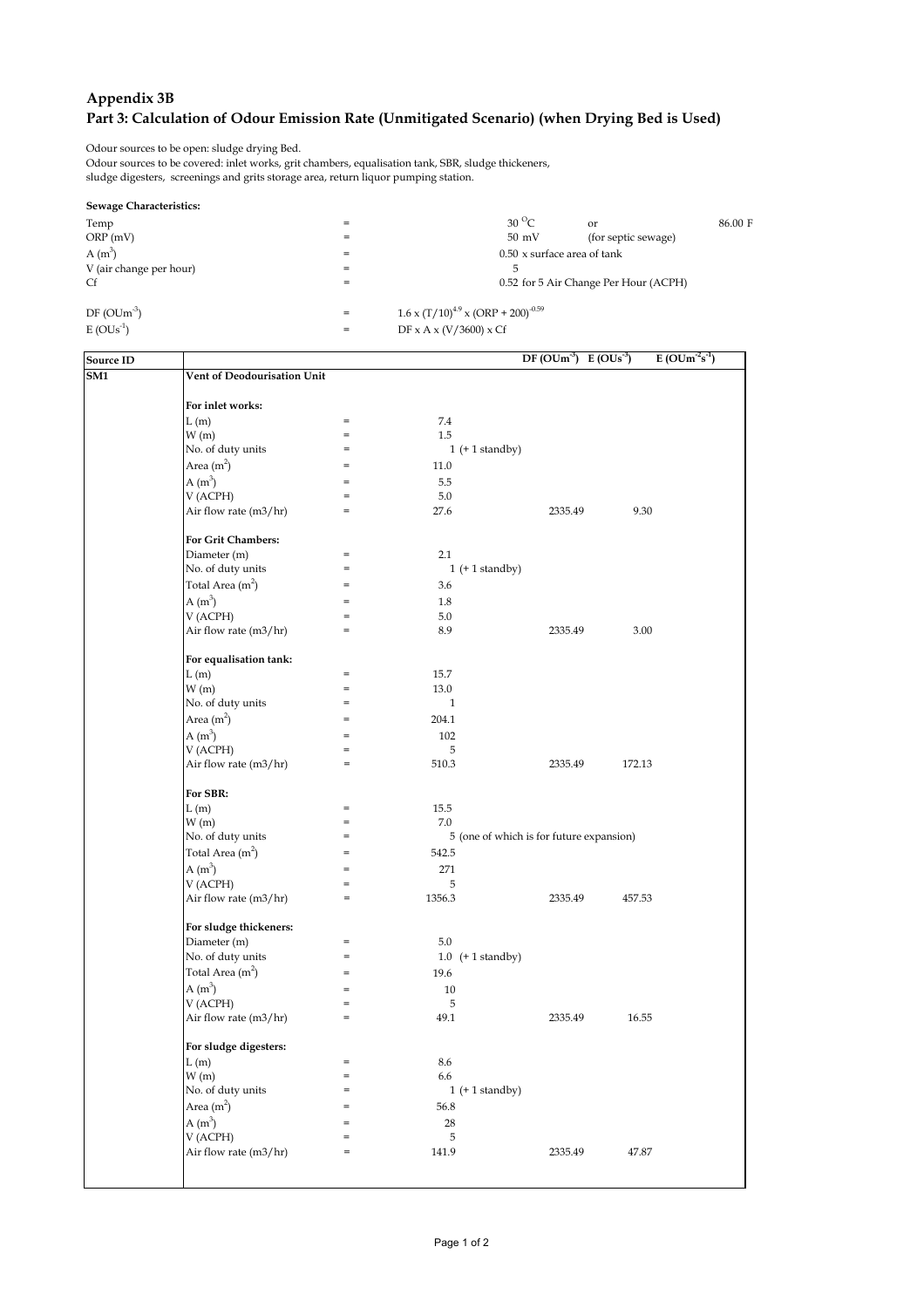| <b>Source ID</b>         |                                         |                                   |                | $DF(OUm^3) E(OUs^3)$ |         | $E(OUm^{-2}s^{-1})$ |
|--------------------------|-----------------------------------------|-----------------------------------|----------------|----------------------|---------|---------------------|
|                          | For screenings and grit storage area:   |                                   |                |                      |         |                     |
|                          | L(m)                                    | $=$                               | 12.5           |                      |         |                     |
|                          | W(m)                                    | $=$                               | 8.5            |                      |         |                     |
|                          | No. of duty units                       | $\quad =$                         | $\mathbf{1}$   |                      |         |                     |
|                          | Area $(m2)$                             | $=$                               | 106.3          |                      |         |                     |
|                          | $A(m^3)$                                | $=$                               | 53             |                      |         |                     |
|                          | V (ACPH)                                | $=$                               | 5              |                      |         |                     |
|                          | Air flow rate (m3/hr)                   | $\hspace{1.0cm} = \hspace{1.0cm}$ | 265.6          | 2335.49              | 89.61   |                     |
|                          | <b>Return Liquor Pumping Station</b>    |                                   |                |                      |         |                     |
|                          | L(m)                                    | $=$                               | 4.70           |                      |         |                     |
|                          | W(m)                                    | $=$                               | 3.0            |                      |         |                     |
|                          | No. of duty units                       | $=$                               | $\mathbf{1}$   |                      |         |                     |
|                          | Area $(m2)$                             | $=$                               | 14.1           |                      |         |                     |
|                          | $A(m^3)$                                | $=$                               | 7.1            |                      |         |                     |
|                          | V (ACPH)                                | $=$                               | 5              |                      |         |                     |
|                          | Air flow rate (m3/hr)                   | $=$                               | 35.3           | 2335.49              | 11.89   |                     |
|                          | For Emission from Deodourisation Units: |                                   |                |                      |         |                     |
|                          | Total $E(OUs^{-1})$                     | $\quad =$                         |                |                      | 807.88  |                     |
| Inlet                    |                                         |                                   |                |                      |         |                     |
|                          | $DF(OUm^{-3})$                          | $\qquad \qquad =$<br>$=$          |                |                      | 2335.49 |                     |
|                          | H2S conc. (ppm)                         |                                   |                |                      | 1.17    |                     |
| Outlet                   | Total $E(OUs^{-1})$                     | $=$                               |                |                      | 4.04    |                     |
| (assume 99.5%            | $DF(OUm-3)$                             | $=$                               |                |                      | 11.68   |                     |
| removal efficiency)      | H2S conc. (ppm)                         | $\quad =$                         |                |                      | 0.0058  |                     |
|                          | Total air flow rate (m3/hr)             | $=$                               |                |                      | 2394.80 |                     |
|                          | Dia of pipe (m)                         | $=$                               |                |                      | 0.40    |                     |
|                          | Pipe area (m2)                          | $\quad =$                         |                |                      | 0.13    |                     |
|                          | Exit velocity (m/s)                     | $=$                               |                |                      | 5.30    |                     |
| $\overline{\textbf{S2}}$ | <b>Drying Bed</b>                       |                                   |                |                      |         |                     |
|                          | L(m)                                    | $=$                               | 18.00          |                      |         |                     |
|                          | W(m)                                    | $=$                               | 10.0           |                      |         |                     |
|                          | No. of duty units                       | $\hspace{1.0cm} = \hspace{1.0cm}$ | $\overline{2}$ |                      |         |                     |
|                          | Area $(m2)$                             | $\hspace{1.0cm} = \hspace{1.0cm}$ | 360.0          | 2335.49              | 303.61  | 0.8434              |

| P <sub>1</sub>   | Peng Chau Sewage Pumping Station |     |     |                  |  |  |  |
|------------------|----------------------------------|-----|-----|------------------|--|--|--|
|                  | (Provided by DSD)                |     |     |                  |  |  |  |
| Inlet            | $H2S$ conc. (ppm)                | $=$ |     | 5.00             |  |  |  |
|                  | $DF(OUm^3)$                      | $=$ |     | 10000.00         |  |  |  |
| Outlet           | H2S conc. (ppm)                  | $=$ |     | 0.025            |  |  |  |
| $(99.5%$ removal | $DF(OUm^{-3})$                   | $=$ |     | 50.00            |  |  |  |
| efficiency)      | Vent pipe dimensions (m)         |     | $=$ | $0.6 \times 0.6$ |  |  |  |
|                  | Vent pipe area $(m2)$            |     | $=$ | 0.36             |  |  |  |
|                  | Air flow rate $(m^3/h)$          |     | $=$ | 1505.00          |  |  |  |
|                  | Total Outlet E $(OUs^{-1})$      |     | $=$ | 20.90            |  |  |  |
|                  | Exit velocity $(m/s)$            |     | $=$ | 1.16             |  |  |  |
|                  | Exit height (m)                  |     | $=$ | 3.00             |  |  |  |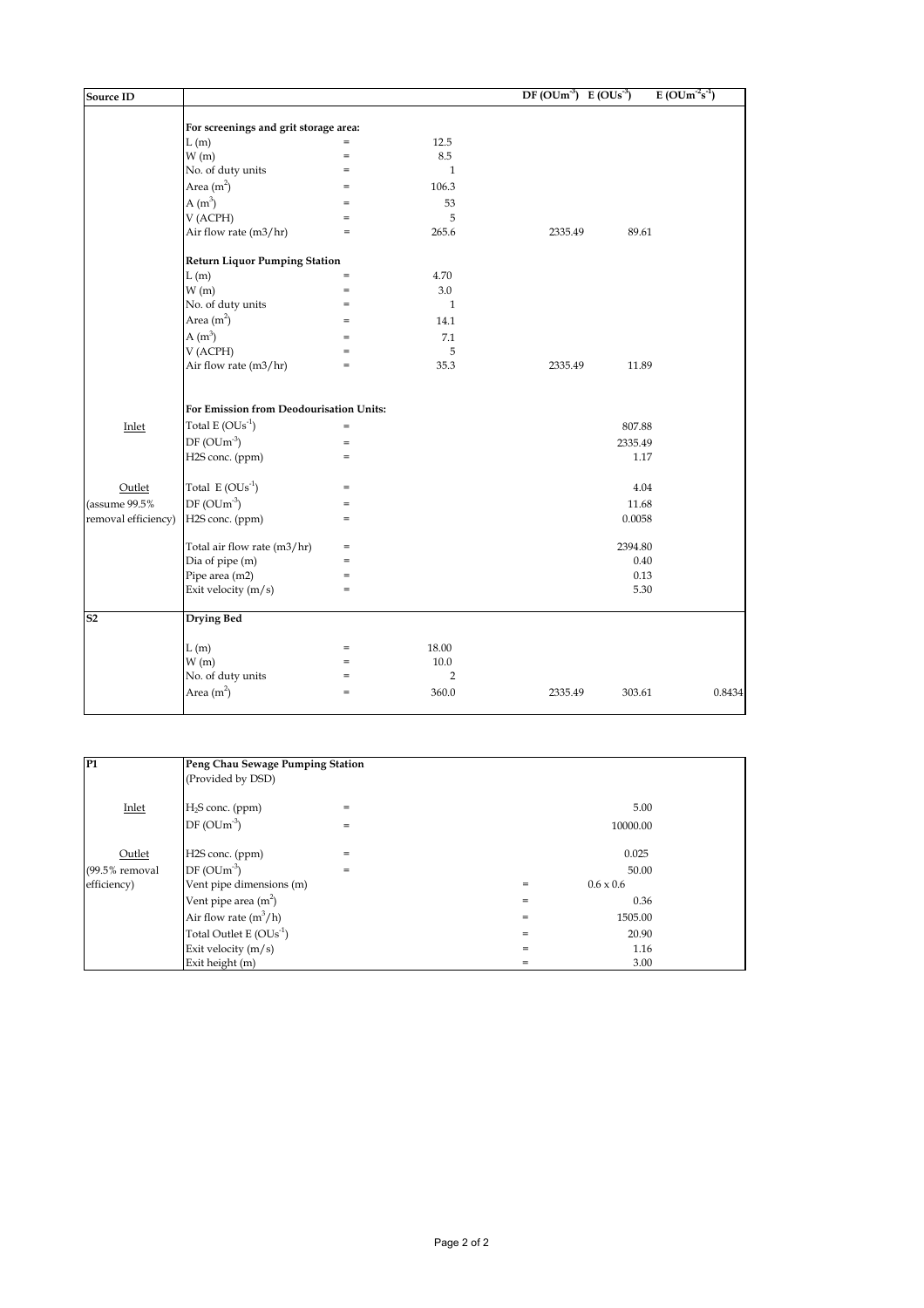#### **Appendix 3B Part 4: Calculation of Odour Emission Rate (Mitigated Scenario) (when Drying Bed is Used)**

Odour sources to be covered: inlet works, grit chambers, equalisation tank, SBR, sludge thickeners, sludge digesters, sludge drying bed, screenings and grits storage area, return liquor pumping station.

#### **Sewage Characteristics:**

| Temp                      | $=$        |                                                                                | $30^{\circ}$ C                     | or                                     | 86.00 F |  |
|---------------------------|------------|--------------------------------------------------------------------------------|------------------------------------|----------------------------------------|---------|--|
| ORP(mV)                   | $=$        |                                                                                | $50 \text{ mV}$                    | (for septic sewage)                    |         |  |
| $A(m^3)$                  | $=$        |                                                                                | $0.50 \times$ surface area of tank |                                        |         |  |
| V (air change per hour)   | $=$        |                                                                                | 5                                  |                                        |         |  |
| Cf<br>=                   |            |                                                                                |                                    | 0.52 for 5 Air Change Per Hour (ACPH)  |         |  |
|                           | $=$        |                                                                                |                                    | 0.26 for 10 Air Change Per Hour (ACPH) |         |  |
| $DF(OUm-3)$<br>$E(OUs-1)$ | $=$<br>$=$ | $1.6 \times (T/10)^{4.9} \times (ORP + 200)^{-0.59}$<br>DF x A x (V/3600) x Cf |                                    |                                        |         |  |
|                           |            |                                                                                |                                    |                                        |         |  |

| <b>Source ID</b> |                             |     |                       | $DF(OUm^{-3})$ $E(OUs^{-3})$             |        | $E(OUm^{-2}s^{-1})$ |
|------------------|-----------------------------|-----|-----------------------|------------------------------------------|--------|---------------------|
| SM1              | Vent of Deodourisation Unit |     |                       |                                          |        |                     |
|                  |                             |     |                       |                                          |        |                     |
|                  | For inlet works:            |     |                       |                                          |        |                     |
|                  | L(m)                        | $=$ | 7.4                   |                                          |        |                     |
|                  | W(m)                        | $=$ | 1.5                   |                                          |        |                     |
|                  | No. of duty units           | $=$ | $1 (+ 1 standard by)$ |                                          |        |                     |
|                  | Area $(m2)$                 | $=$ | 11.0                  |                                          |        |                     |
|                  | $A(m^3)$                    | $=$ | 5.5                   |                                          |        |                     |
|                  | V (ACPH)                    |     | 5.0                   |                                          |        |                     |
|                  | Air flow rate (m3/hr)       | $=$ | 27.6                  | 2335.49                                  | 9.30   |                     |
|                  |                             |     |                       |                                          |        |                     |
|                  | For Grit Chambers:          |     |                       |                                          |        |                     |
|                  | Diameter (m)                | $=$ | 2.1                   |                                          |        |                     |
|                  | No. of duty units           | $=$ | $1 (+ 1 standard by)$ |                                          |        |                     |
|                  | Total Area $(m2)$           | $=$ | 3.6                   |                                          |        |                     |
|                  | A $(m^3)$                   | $=$ | 1.8                   |                                          |        |                     |
|                  | V (ACPH)                    | $=$ | 5.0                   |                                          |        |                     |
|                  | Air flow rate (m3/hr)       | $=$ | 8.9                   | 2335.49                                  | 3.00   |                     |
|                  |                             |     |                       |                                          |        |                     |
|                  | For equalisation tank:      |     |                       |                                          |        |                     |
|                  | L(m)                        | $=$ | 15.7                  |                                          |        |                     |
|                  | W(m)                        | $=$ | 13.0                  |                                          |        |                     |
|                  | No. of duty units           | $=$ | $\mathbf{1}$          |                                          |        |                     |
|                  |                             | $=$ |                       |                                          |        |                     |
|                  | Area $(m2)$                 |     | 204.1                 |                                          |        |                     |
|                  | $A(m^3)$                    | $=$ | 102                   |                                          |        |                     |
|                  | V (ACPH)                    | $=$ | 5                     |                                          |        |                     |
|                  | Air flow rate (m3/hr)       | $=$ | 510.3                 | 2335.49                                  | 172.13 |                     |
|                  |                             |     |                       |                                          |        |                     |
|                  | For SBR:                    |     |                       |                                          |        |                     |
|                  | L(m)                        | $=$ | 15.5                  |                                          |        |                     |
|                  | W(m)                        | $=$ | 7.0                   |                                          |        |                     |
|                  | No. of duty units           | $=$ |                       | 5 (one of which is for future expansion) |        |                     |
|                  | Total Area $(m2)$           | $=$ | 542.5                 |                                          |        |                     |
|                  | A $(m^3)$                   | $=$ | 271                   |                                          |        |                     |
|                  | V (ACPH)                    | $=$ | 5                     |                                          |        |                     |
|                  | Air flow rate (m3/hr)       | $=$ | 1356.3                | 2335.49                                  | 457.53 |                     |
|                  |                             |     |                       |                                          |        |                     |
|                  | For sludge thickeners:      |     |                       |                                          |        |                     |
|                  | Diameter (m)                | $=$ | 5.0                   |                                          |        |                     |
|                  | No. of duty units           | $=$ | $1.0$ (+ 1 standby)   |                                          |        |                     |
|                  | Total Area $(m2)$           | $=$ | 19.6                  |                                          |        |                     |
|                  | $A(m^3)$                    | $=$ | 10                    |                                          |        |                     |
|                  | V (ACPH)                    | $=$ | 5                     |                                          |        |                     |
|                  | Air flow rate (m3/hr)       | $=$ | 49.1                  | 2335.49                                  | 16.55  |                     |
|                  |                             |     |                       |                                          |        |                     |
|                  | For sludge digesters:       |     |                       |                                          |        |                     |
|                  | L(m)                        | $=$ | 8.6                   |                                          |        |                     |
|                  | W(m)                        | $=$ | 6.6                   |                                          |        |                     |
|                  | No. of duty units           | $=$ | $1 (+ 1 standard by)$ |                                          |        |                     |
|                  | Area $(m2)$                 | $=$ | 56.8                  |                                          |        |                     |
|                  | A $(m^3)$                   | $=$ | 28                    |                                          |        |                     |
|                  |                             | $=$ | 5                     |                                          |        |                     |
|                  | V (ACPH)                    | $=$ | 141.9                 | 2335.49                                  | 47.87  |                     |
|                  | Air flow rate (m3/hr)       |     |                       |                                          |        |                     |
|                  |                             |     |                       |                                          |        |                     |